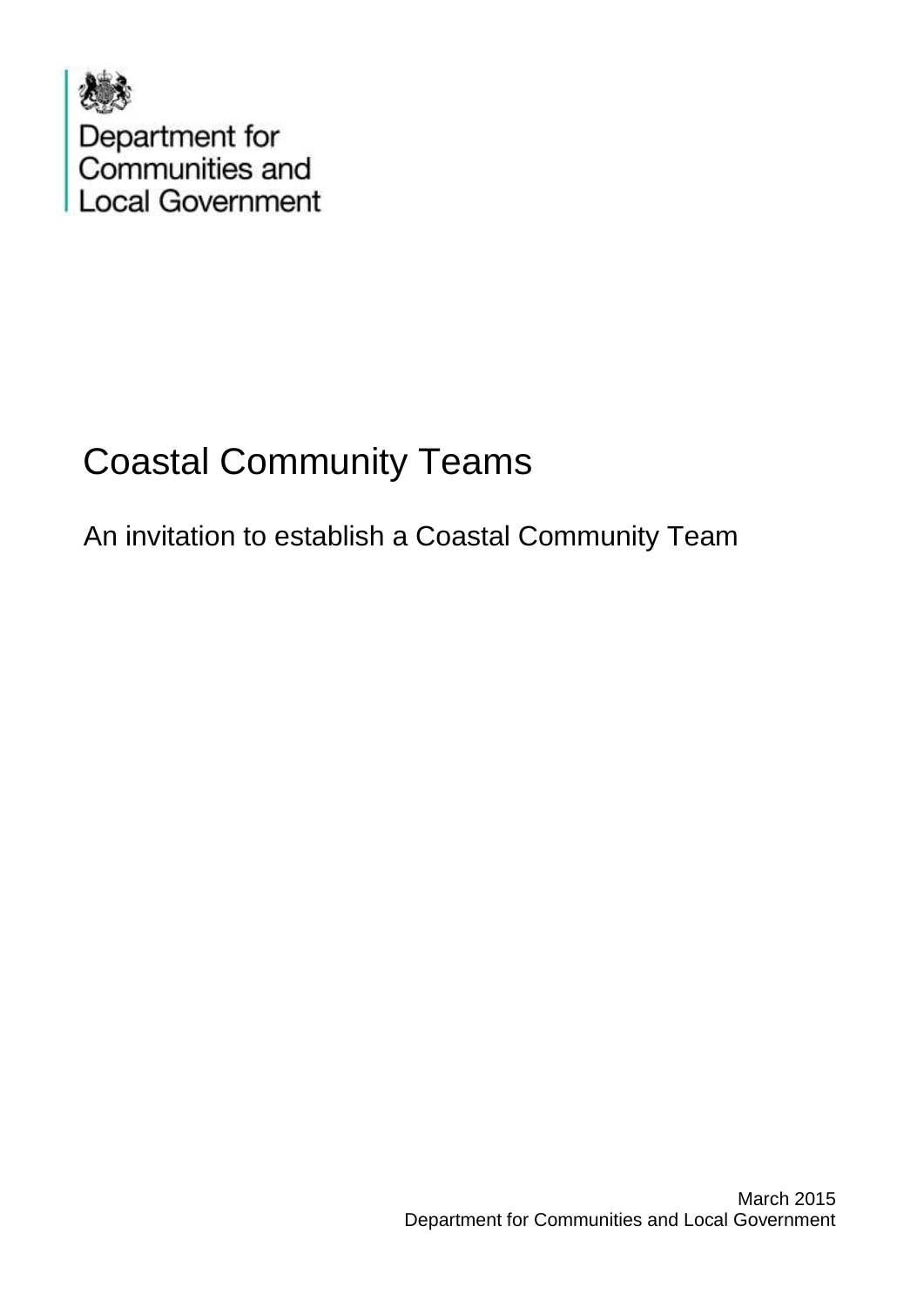

*© Crown copyright, 2015*

*Copyright in the typographical arrangement rests with the Crown.*

You may re-use this information (not including logos) free of charge in any format or medium, under the terms of the Open Government Licence. To view this licence, http://www.nationalarchives.gov.uk/doc/open[government-licence/version/3/](http://www.nationalarchives.gov.uk/doc/open-government-licence/version/3/) or write to the Information Policy Team, The National Archives, Kew, London TW9 4DU, or email: [psi@nationalarchives.gsi.gov.uk.](mailto:psi@nationalarchives.gsi.gov.uk)

This document/publication is also available on our website at [www.gov.uk/dclg](http://www.gov.uk/dclg)

If you have any enquiries regarding this document/publication, complete the form at <http://forms.communities.gov.uk/> or write to us at:

Department for Communities and Local Government Fry Building 2 Marsham Street London SW1P 4DF Telephone: 030 3444 0000

For all our latest news and updates follow us on Twitter:<https://twitter.com/CommunitiesUK>

March 2015

ISBN: 978-1-4098-4554-6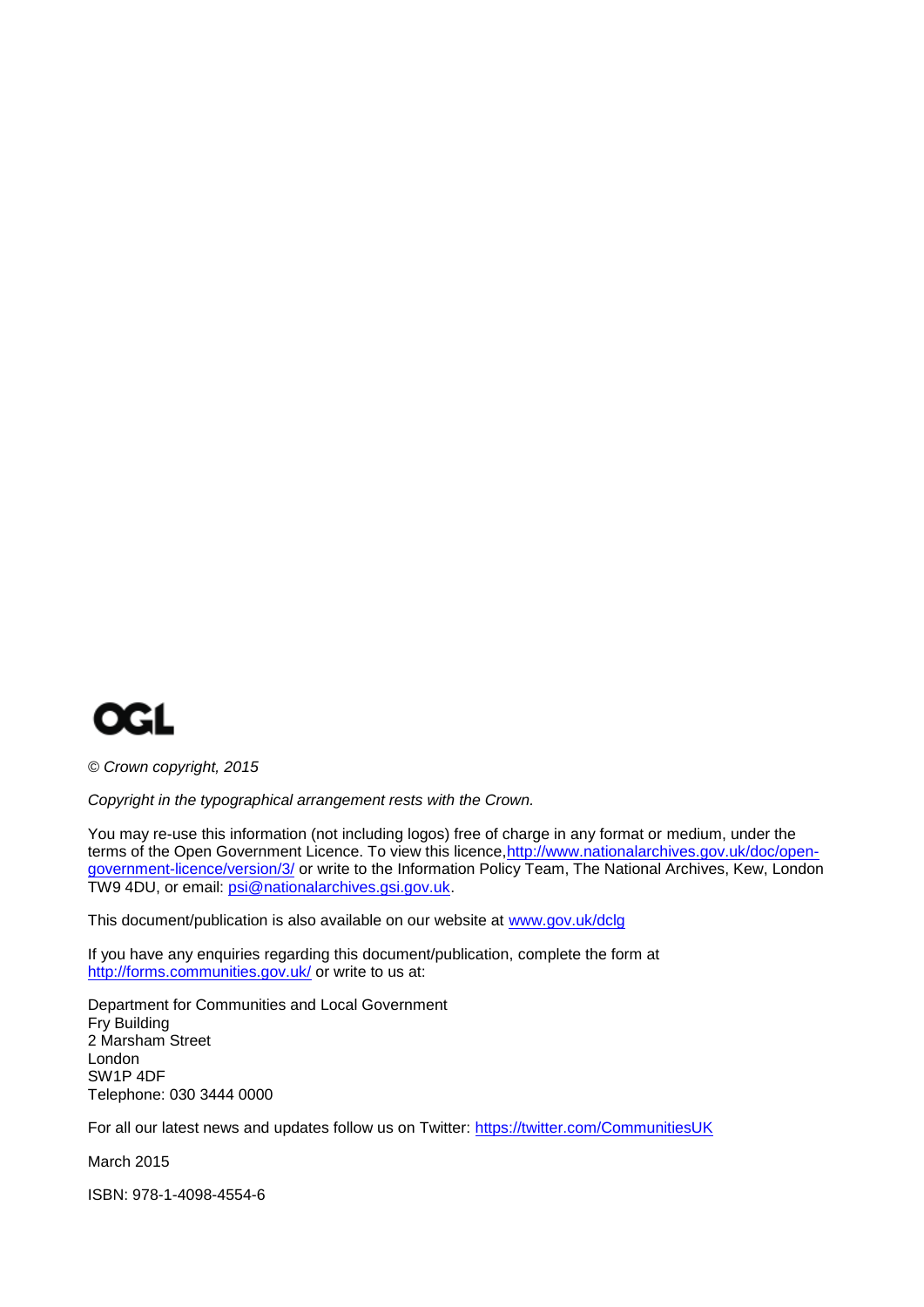## **Introduction**

Coastal cities, towns and villages are an extremely important part of the country, providing a major contribution to the economy as well as to our national identity. Over 11 million people live in coastal communities, and many more visit regularly for business and pleasure.

In recent years, coastal communities have faced unique challenges. While some have successfully reinvented themselves, others have suffered significant economic decline. For example, coastal areas have, on average, lower levels of employment than other areas of the country. The Government is committed to supporting coastal places to help their economies to grow and to support them to reduce unemployment and deprivation.

The Government has done a lot to support coastal areas, for example through the investments made by the Coastal Communities Fund, but recognises that there is significant potential for further improvement by accessing the ideas, enthusiasm and pride within communities through the involvement of local groups in partnership. Local partnerships with an in-depth knowledge of their area, successfully working together with their local authority and others, can help to make coastal areas even better places to live and work.

From major coastal towns to seaside villages, the Government sees great potential in supporting and enabling this local knowledge. We are therefore encouraging the establishment of 'Coastal Community Teams' to enable local communities to come together and develop a common vision and plans for their area.

The overall aims of Coastal Community Teams are to:

- encourage greater local partnership working in coastal areas
- support the development of local solutions to economic issues facing coastal communities
- establish a network of teams across England who can work together and with Government to tackle issues facing coastal communities, and
- encourage the sustainable use of heritage/cultural assets to provide both a focus for community activities and enhanced economic opportunities.

This pack sets out information on Coastal Community Teams and gives information on how partnerships can apply to be recognised as a Team. To make an application, prospective teams should complete the form at

[https://www.gov.uk/government/policies/supporting-economic-development-projects-in](https://www.gov.uk/government/policies/supporting-economic-development-projects-in-coastal-and-seaside-areas--4)[coastal-and-seaside-areas--4](https://www.gov.uk/government/policies/supporting-economic-development-projects-in-coastal-and-seaside-areas--4)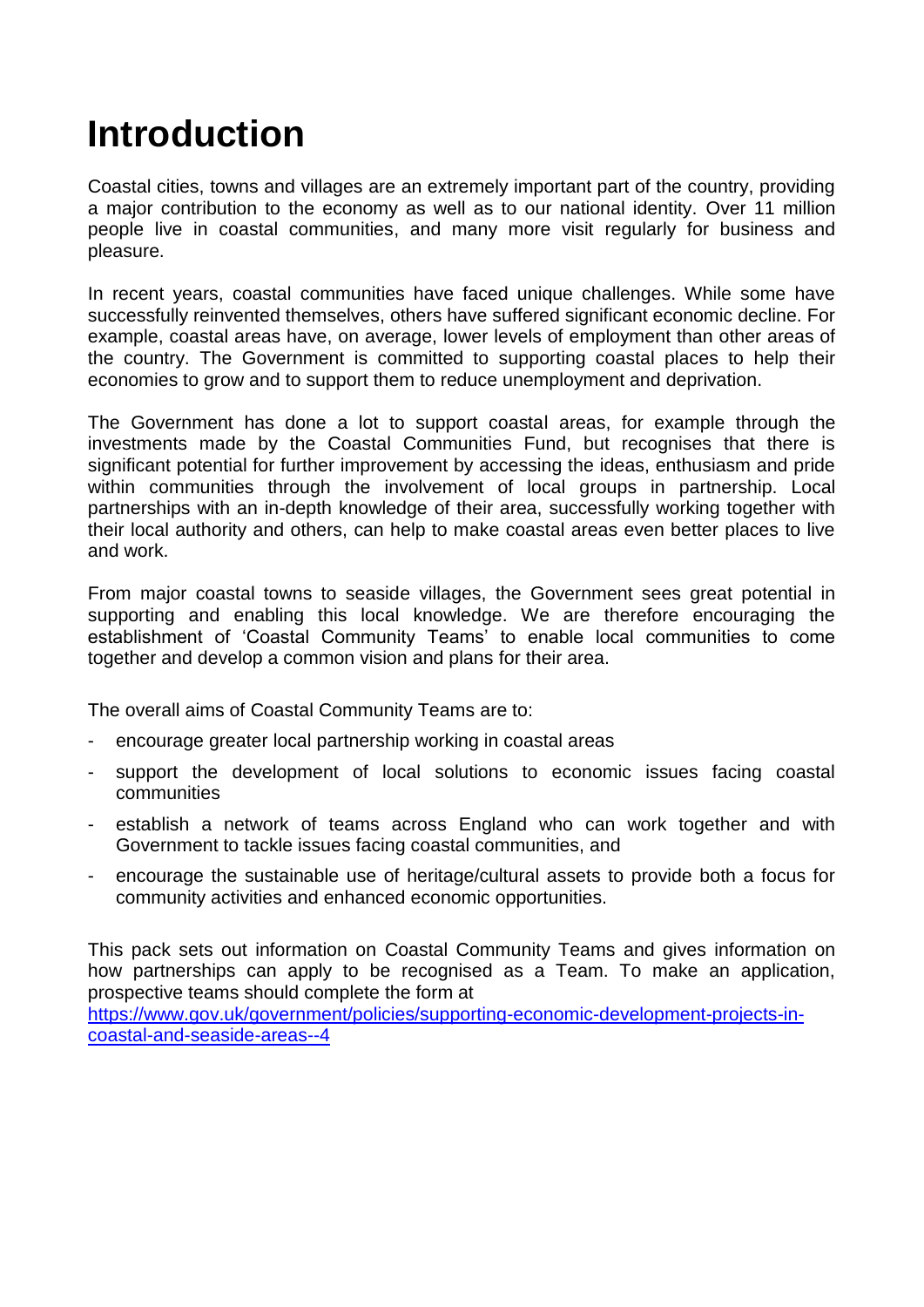## **Coastal Community Teams**

### Purpose and Membership of Teams

We are inviting applications, from  $20<sup>th</sup>$  March 2015, from local partnerships in any coastal community in England to become a 'Coastal Community Team'.

### **What counts as a Coastal Community?**

For the purposes of this programme a coastal community will be defined in the same way as for the Coastal Communities Fund.

A coastal community is therefore any coastal settlement within an English local authority area whose boundaries include English foreshore, including local authorities whose boundaries only include estuarine foreshore. Coastal settlements include seaside towns, ports and other areas which have a clear connection to the coastal economy.

If it is not clear that the area covered by the proposed Coastal Community Team is coastal, then applicants may be asked to provide further justification for why they should be eligible to set up a Team.

### **What is a Coastal Community Team?**

A Coastal Community Team is a local partnership consisting of the local authority and a range of people and business interests from a coastal community who have an understanding of the issues facing that area and can develop an effective forward strategy for that place. The Team should include a range of local stakeholders and have broad support.

Members of the team could be drawn from any part of the community who have an interest in their area being successful. We would also expect to see existing groups joining the team, such as local voluntary and community organisations, the town team and Business Improvement District (where these are in place), major local employers and representatives of important local assets, such as a major local tourist attraction. We also envisage the involvement of Destination Management bodies where relevant.

### **What will Coastal Community Teams do?**

Coastal Community Teams should have an understanding of the economic issues facing their local community and should develop a plan for making improvements. This may build on existing work which is already underway or could be an entirely new initiative.

While Coastal Community Teams may choose their own priorities, suggested areas of focus, particularly for very new partnerships, are as follows:

- Enhancing the attractiveness and accessibility of public areas,
- Providing increased community facilities,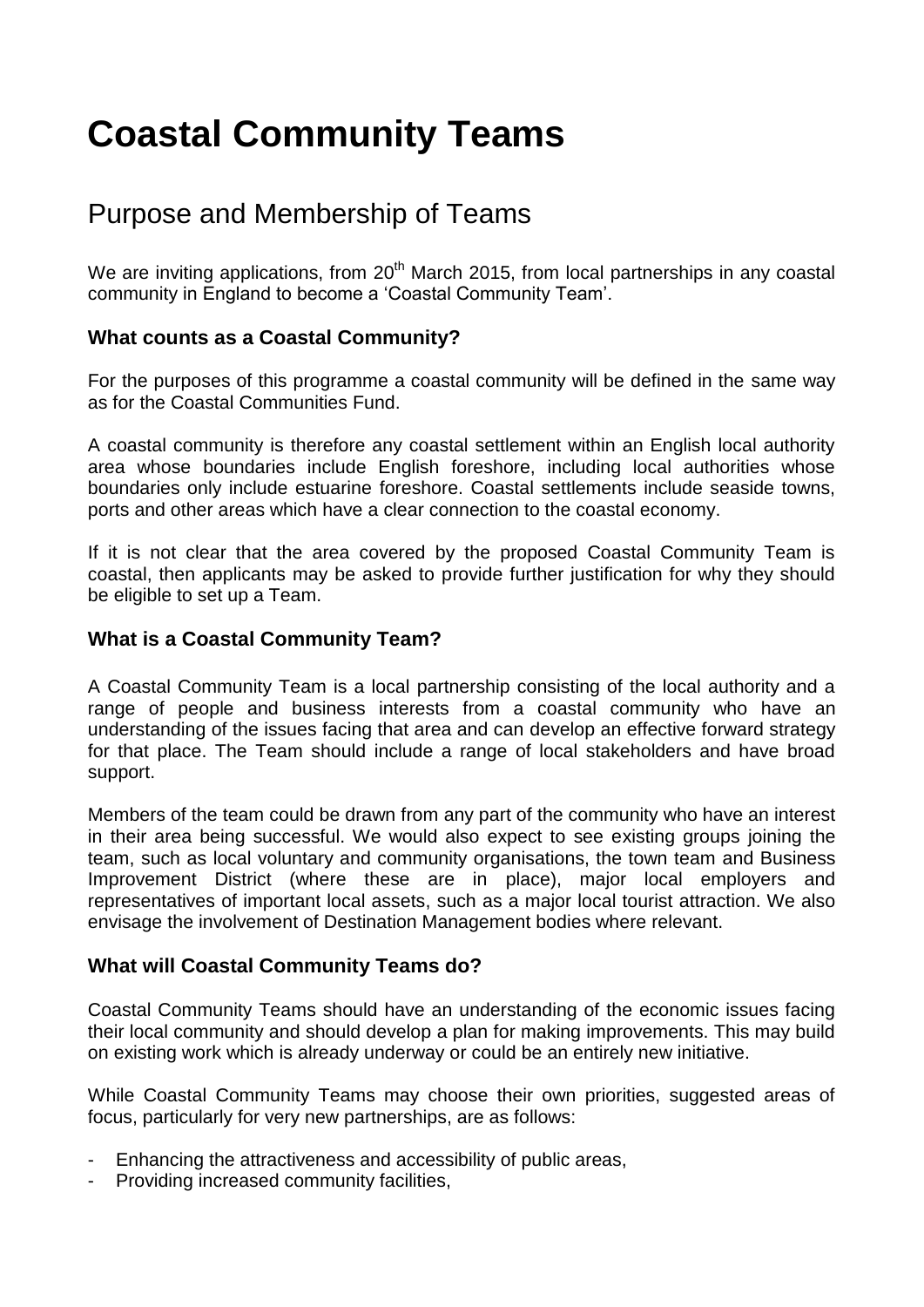- Promoting the visitor economy,
- Encouraging sustainable uses of heritage/cultural assets, and
- Creating links to support the growth and performance of the retail sector.

In terms of the plan developed by the Coastal Community Team, this should focus on a defined local area, which should be specified in the application form. We are anticipating that Teams will cover a particular coastal town or a group of nearby and economically connected small towns or villages.

If community groups working in deprived areas are interested in developing an economic plan for a small geographic area, i.e. a village or a community within a town, and are seeking more technical support or early capacity building, then they may be interested to apply to DCLG's [Community Economic Development programme.](http://mycommunity.org.uk/programme/community-economic-development/) Community Groups may also like to join the [My Community Network](http://www.justact.org.uk/forums/welcome-to-the-my-community-network/) to talk to experts and connect with others who are also passionate about their community.

Coastal Community Teams will receive £10,000 to spend in the financial year 2015/16. This can be spent on establishing the Team itself, developing the economic plan and/or progressing initial priorities.

### **Membership of the Coastal Community Team**

Coastal Community Teams must have the support and involvement of the unitary or lower tier local authority for the area (e.g. the District or Borough Council). Where there is an upper tier local authority for the area (i.e. a County Council) they can also be involved.

While there must be local authority support for the Team, the Team could be led by a community or voluntary group, or a private sector organisation. The application may be completed by any member of the proposed Team.

If local groups are interested in establishing a Coastal Community Team but are having difficulty engaging with their local authority they should contact DCLG for advice at [coastalcommunities@communities.gsi.gov.uk](mailto:coastalcommunities@communities.gsi.gov.uk)

### Key Criteria

Every coastal community is unique and will have different issues and priorities so we do not want to mandate what they should focus on or take forward. However, we would like each Team to meet the following criteria:

• Support for Partnership Working

One of the main aims of the Coastal Community Teams programme is to encourage greater local partnership working in coastal areas. We are therefore looking for applicants for Coastal Community Teams to demonstrate that the creation of a Team will have local support and will increase the level of partnership working and coordination already in place in the local area. Applicants should set out how a Coastal Community Team will improve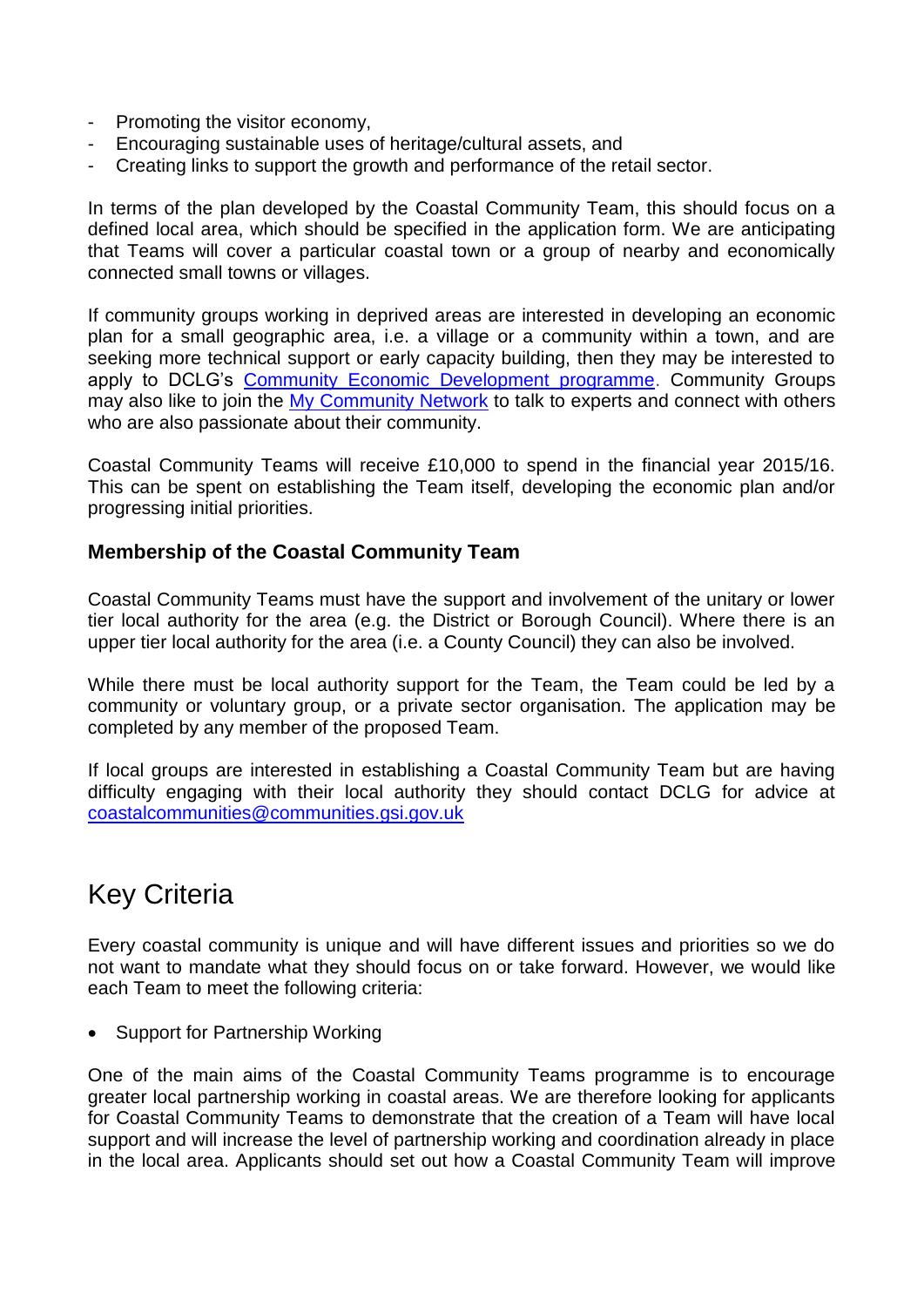and build on existing arrangements, and should set out the range of organisations that are supportive of the Team.

Understanding of the needs of the area and vision for improvement

Another aim of the programme is to support the development of local solutions to the economic issues facing coastal communities. We are therefore looking for applicants to show understanding of the issues affecting the area, particularly as regards constraints to growth. We also want applicants to set out (in broad terms) how they see the Team helping to overcome these issues and what the overall vision is for the future.

• Proposed Outputs

As mentioned above, Coastal Community Teams will be expected to produce an economic plan for the area that they are focussed on. The format of this plan will not be specified, but it should contain information on the needs of the area and the challenges it faces, particularly with respect to the local economy, along with the actions that the Team has agreed should be prioritised to help address those challenges. The plan should set out identified means of delivering the actions, such as possible sources of funding and support, or the further work which is needed to develop solutions. The plan for the area produced by the Team should be made publically available and should be published, at the latest, by the end of January 2016.

Applicants will need to set out clearly how they intend to draw up their plan for the area, the timescales involved in achieving this and how the £10,000 will be used, including the outputs that will be delivered. We expect that the funding will be used to support production of the plan, but some or all of it could also be used for other activities. Either way, the application form should be clear about how the funding will be used.

• Transparency and engagement

Coastal Community Teams will be expected to be open and transparent about their activities. We will expect the Team's membership to be publically available on the local authority's website, member organisation's websites and/or their own website. Once the Team has prepared their plan for the area this should also be made publically available. We will also want this information to be accessible via the Coastal Communities Alliance, who will provide overall coordination for the programme and support to Coastal Community Teams. All Coastal Community Teams should take steps to encourage local engagement with their work.

Applicants should set out in the form how they will make the activities of their Team open and transparent.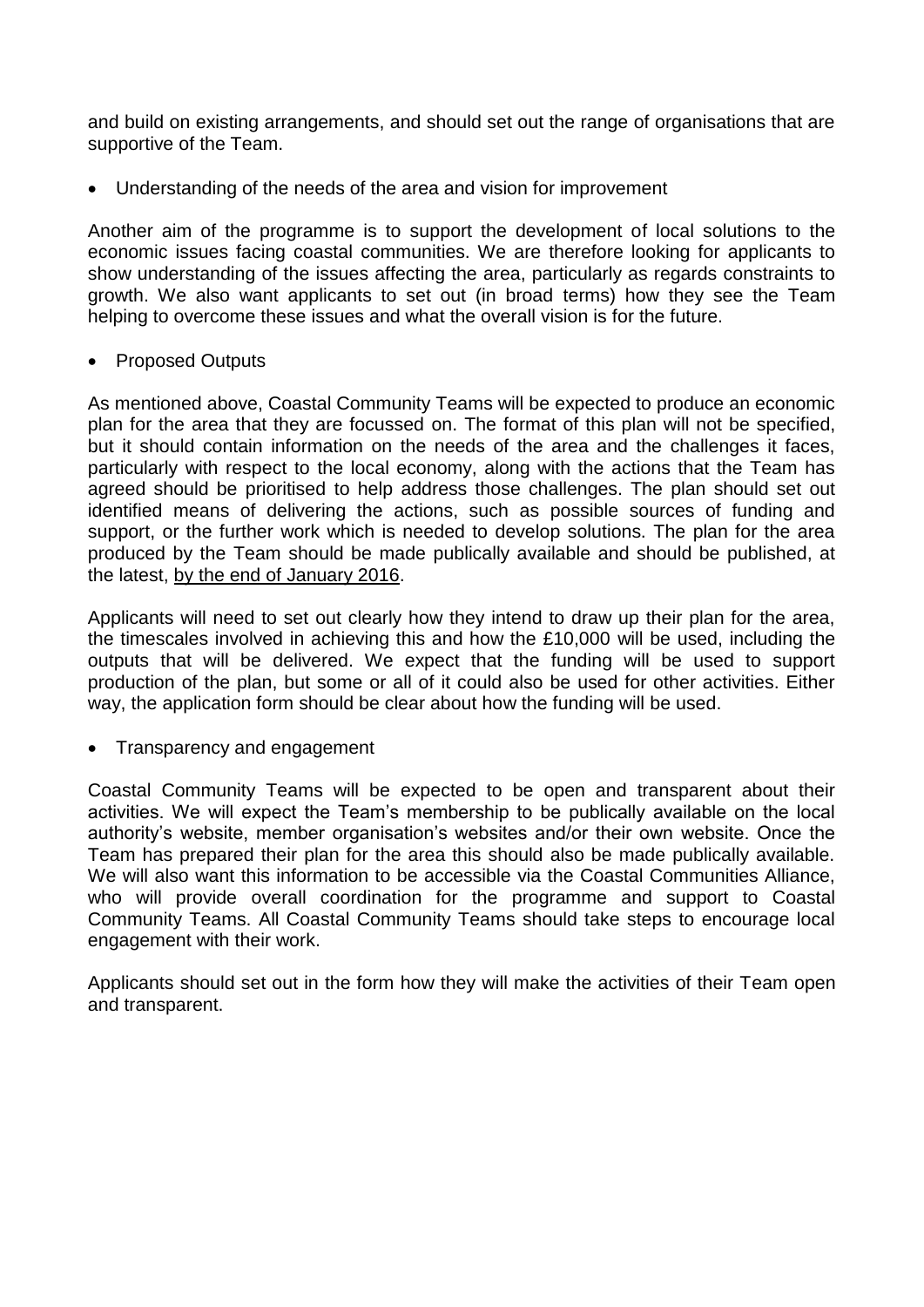### Further Information

### **Funding**

Total funding of £1.1 million is available in 2015-16 to provide up to 110 Coastal Community Teams with £10,000 of grant funding to help with the establishment of the Team, support development of the economic plan and/or progress initial priorities. This funding will be paid as unringfenced grant directly to a local authority, who will act as the Accountable Body. This means that the local authority will hold the grant funding on behalf of the Coastal Community Team and will ensure that it is managed in a way that is appropriate for public funding.

The local authority who will act as the accountable body will need to provide a letter confirming that they are happy to take on this role. The local authority that acts as the accountable body will probably be the authority for the area covered by the team, but this does not have to be the case.

As the funding is revenue funding it should not be spent on capital projects. The funding must be spent by the end of March 2016.

### **Coastal Revival Fund**

A £3m capital fund is also being made available to coastal areas – the 'Coastal Revival Fund'. This will be subject to a separate bidding process. This fund will not be restricted to applications from Coastal Community Teams, but Teams will be encouraged to apply to the fund if they want to for capital grants. The purpose of the fund will be to support the development of local assets of heritage or community value in order to make them sustainable into the future, and also deliver an economic benefit to the community.

### **How many Coastal Community Teams can be applied for?**

It will not be possible to establish more than one Coastal Community Team for the same geographical area.

There is no set limit to the number of teams that can be applied for within a particular local authority area. However, local authority capacity to engage with multiple teams will be a limiting factor. We therefore suggest that no more than two teams in a (unitary or lower tier) local authority area are applied for initially. This will also help to ensure that there is scope for coastal communities from all around England to be involved in the scheme.

If there is a strong appetite for more than two Teams within one local authority area then DCLG is happy to discuss this with the areas involved. Please contact the department at: [coastalcommunities@communities.gsi.gov.uk](mailto:coastalcommunities@communities.gsi.gov.uk)

### **Pilot Coastal Community Teams**

When developing the programme of Coastal Community Teams, Government approached a number of local authorities around the country to discuss the proposal and seek views on whether it would be beneficial. Many of these areas were keen to establish a Coastal